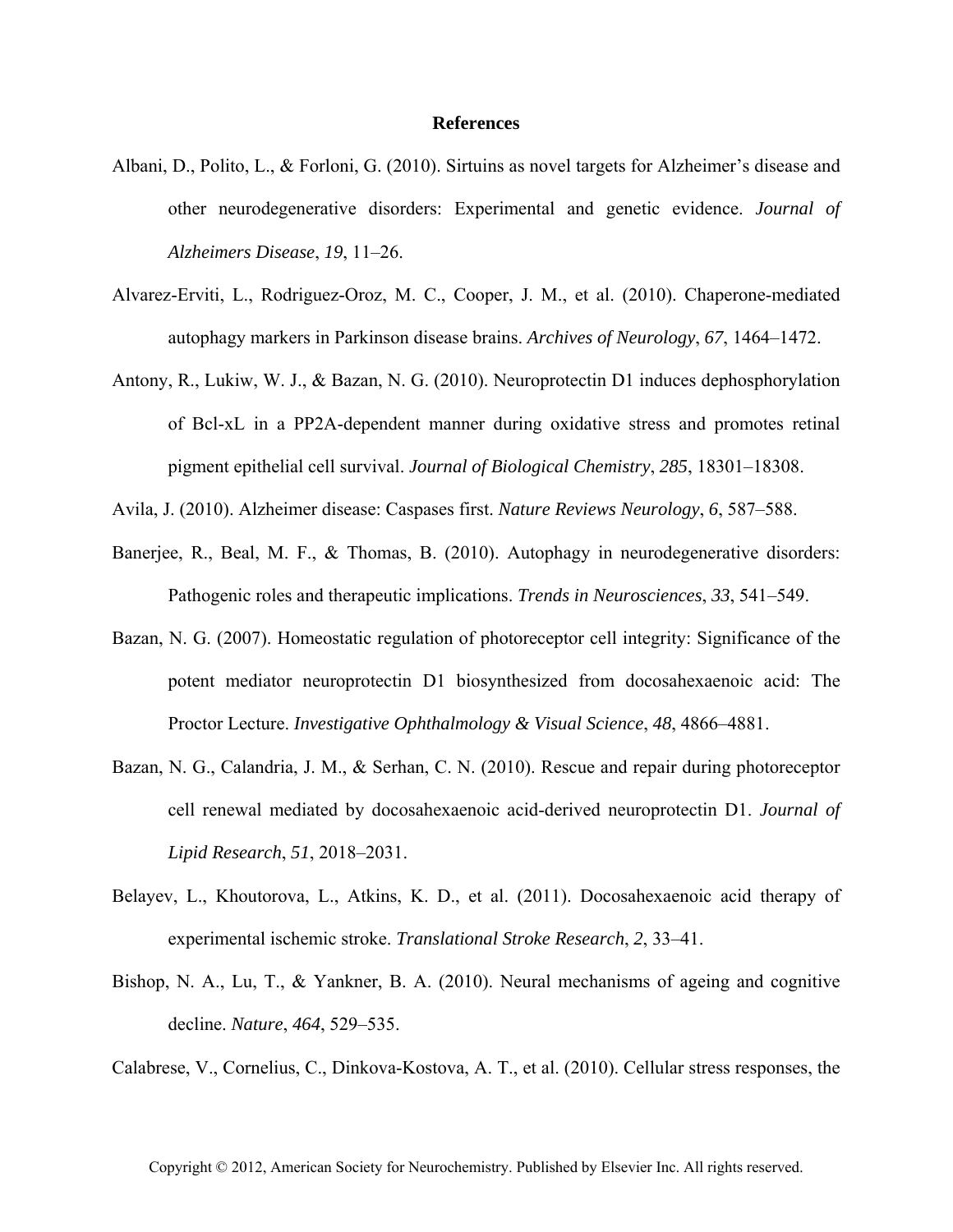hormesis paradigm, and vitagenes: Novel targets for therapeutic intervention in neurodegenerative disorders. *Antioxidants & Redox Signaling*, *13*, 1763–1811.

- Cheng, H. C., Kim, S. R., Oo, T. F., et al. (2011). Akt suppresses retrograde degeneration of dopaminergic axons by inhibition of macroautophagy. *Journal of Neuroscience*, *31*, 2125–2135.
- Gleichmann, M., & Mattson, M. P. (2010). Alzheimer's disease and neuronal network activity. *Neuromolecular Medicine*, *12*, 44–47.
- Heng, M. Y., Duong, D. K., Albin, R. L., et al. (2010). Early autophagic response in a novel knock-in model of huntington disease. *Human Molecular Genetics*, *19*, 3702–3720.
- Hutchison, E. R., Okun, E., & Mattson, M. P. (2009). The therapeutic potential of microRNAs in nervous system damage, degeneration, and repair. *Neuromolecular Medicine*, *11*, 153– 161.
- Hyman, B. T. (2011). Caspase activation without apoptosis: Insight into A initiation of neurodegeneration. *Nature Neuroscience*, *14*, 5–6.
- Lukiw, W. J., Cui, J. G., Marcheselli, V. L., et al. (2005). A role for docosahexaenoic acidderived neuroprotectin D1 in neural cell survival and Alzheimer disease. *The Journal of Clinical Investigation*, *115*, 2774–2783.
- Mattson, M. P. (2000). Apoptosis in neurodegenerative disorders. *Nature Reviews Molecular Cell Biology*, *1*, 120–129.
- Mattson, M. P. (2003). Excitotoxic and excitoprotective mechanisms: Abundant targets for the prevention and treatment of neurodegenerative disorders. *Neuromolecular Medicine*, *3*, 65–94.

Mattson, M. P., Chan, S. L., & Duan, W. (2002). Modification of brain aging and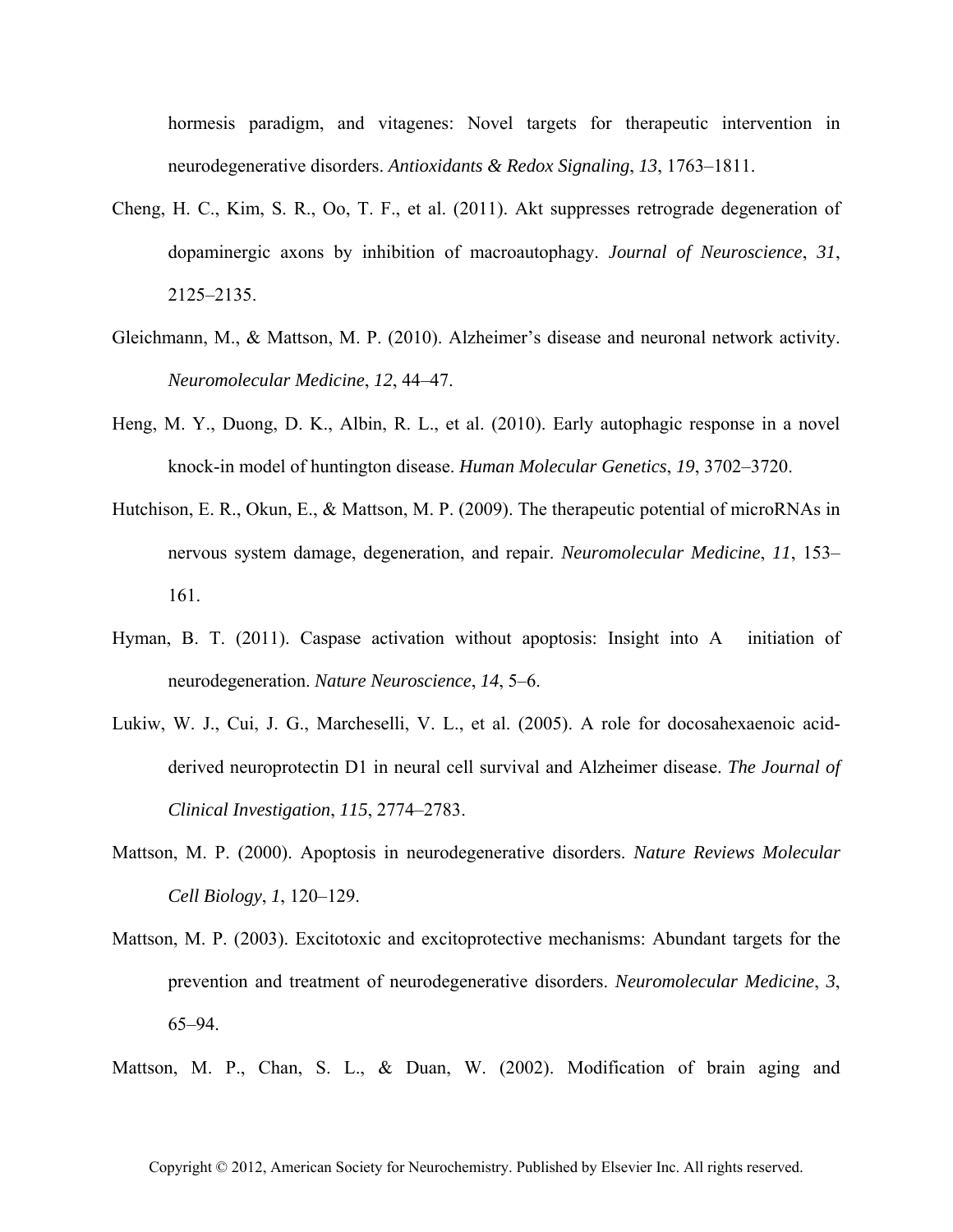neurodegenerative disorders by genes, diet, and behavior. *Physiological Reviews*, *82*, 637–672.

Mattson, M. P. (2008). Hormesis defined. *Ageing Research Reviews*, *7*, 1–7.

Mattson, M. P. (2008). Dietary factors, hormesis and health. *Ageing Research Reviews*, *7*, 43–48.

- Mattson, M. P. (2010). ER calcium and Alzheimer's disease: In a state of flux. *Science Signaling*, *3*, pe10.
- Mattson, M. P., Gleichmann, M., & Cheng, A. (2008). Mitochondria in neuroplasticity and neurological disorders. *Neuron*, *60*, 748–766.
- Mukherjee, P. K., Marcheselli, V. L., Barreiro, S., et al. (2007). Neurotrophins enhance retinal pigment epithelial cell survival through neuroprotectin D1 signaling. *Proceedings of the National Academy of Sciences of the United States of America*, *104*, 13152–13157.
- Mukherjee, P. K., Marcheselli, V. L., Serhan, C. N., & Bazan, N. G. (2004). Neuroprotectin D1: A docosahexaenoic acid-derived docosatriene protects human retinal pigment epithelial cells from oxidative stress. *Proceedings of the National Academy of Sciences of the United States of America*, *101*, 8491–8496.
- Nijholt, D. A., de Graaf, T. R., van Haastert, E. S., et al. (2011). Endoplasmic reticulum stress activates autophagy but not the proteasome in neuronal cells: Implications for Alzheimer's disease. *Cell Death and Differentiation*, *18*, 1071–1081.
- Riess, O., Berg, D., Kruger, R., & Schulz, J. B. (2003). Therapeutic strategies for Parkinson's disease based on data derived from genetic research. *Journal of Neurology*, *250*, I3–10.
- Santos, R. X., Cardoso, S., Correia, S., et al. (2010). Targeting autophagy in the brain: A promising approach?. *Central Nervous System Agents in Medicinal Chemistry*, *10*, 158– 168.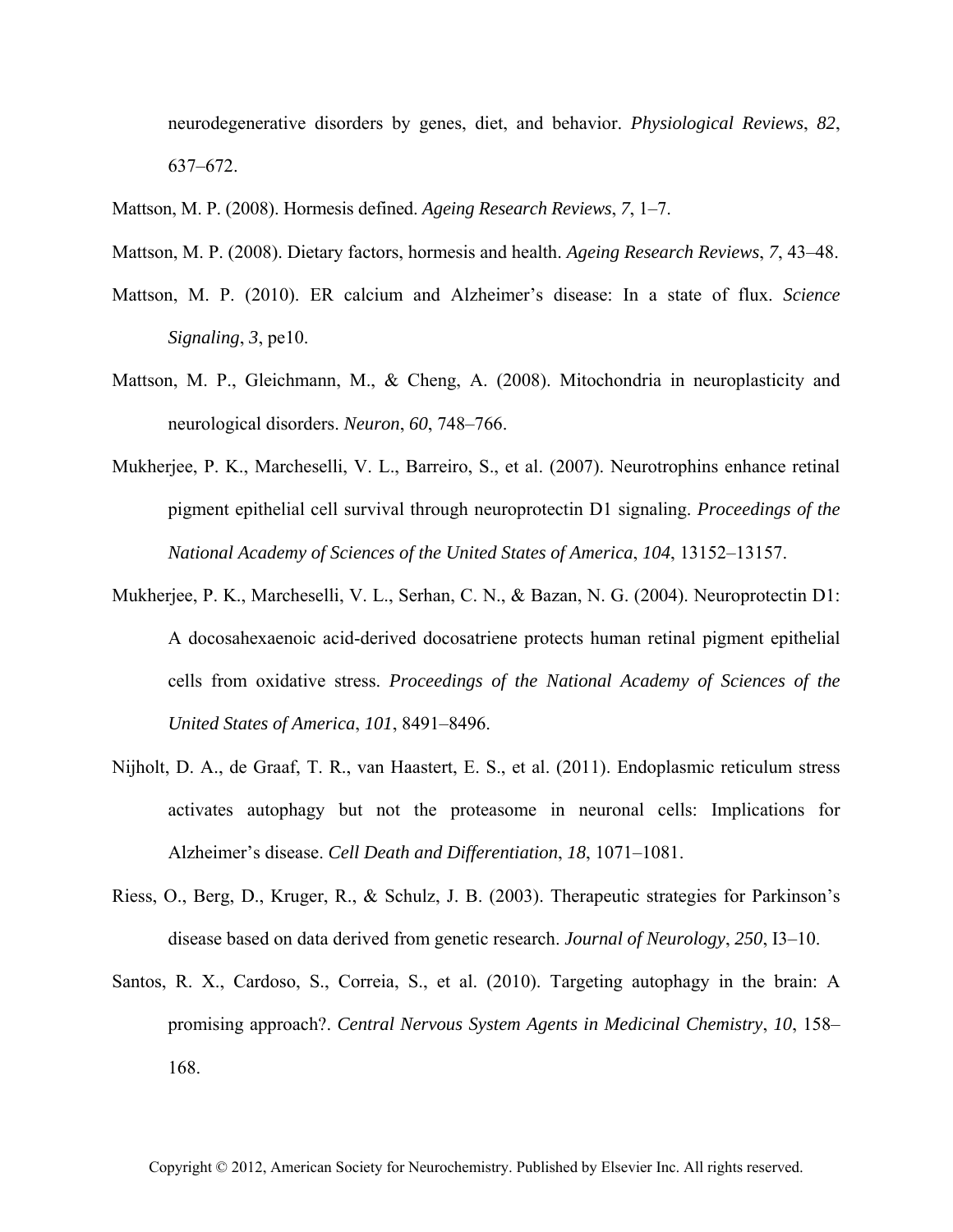- Steiner, J. A., Angot, E., & Brundin, P. (2011). A deadly spread: Cellular mechanisms of synuclein transfer. *Cell Death and Differentiation* (in press)
- Texel, S. J., & Mattson, M. P. (2011). Impaired adaptive cellular responses to oxidative stress and the pathogenesis of Alzheimer's disease. *Antioxidants & Redox Signaling*, *14*, 1519–1534.
- Tian, F., Deguchi, K., Yamashita, T., et al. (2010). *In vivo* imaging of autophagy in a mouse stroke model. *Autophagy*, *6*, 1107–1114.
- Vila, M., & Przedborski, S. (2003). Targeting programmed cell death in neurodegenerative diseases. *Nature Reviews Neuroscience*, *4*, 365–375.
- Waldmeier, P. C. (2003). Prospects for antiapoptotic drug therapy of neurodegenerative disorders. *Progress in Neuro-Psychopharmacology & Biological Psychiatry*, *27*, 303– 321.
- Wilson, D. M., 3rd, & Mattson, M. P. (2007). Neurodegeneration: Nicked to death. *Current Biology*, *17*, R55–R58.
- Xilouri, M., & Stefanis, L. (2010). Autophagy in the central nervous system: Implications for neurodegenerative disorders. *CNS and Neurological Disorders-Drug Targets*, *9*, 701– 719.
- Yuan, Y., Lipinski, M., & Degterev, A. (2003). Diversity in the mechanisms of neuronal cell death. *Neuron*, *40*, 401–413.
- Yun, H. J., Yoon, J. H., Lee, J. K., et al. (2011). Daxx mediates activation-induced cell death in microglia by triggering MST1 signalling. *The EMBO Journal* (in press)
- Zhao, Y., Calon, F., Julien, C., et al. (2011). Docosahexaenoic acid-derived neuroprotectin D1 induces neuronal survival via secretase- and PPAR-mediated mechanisms in